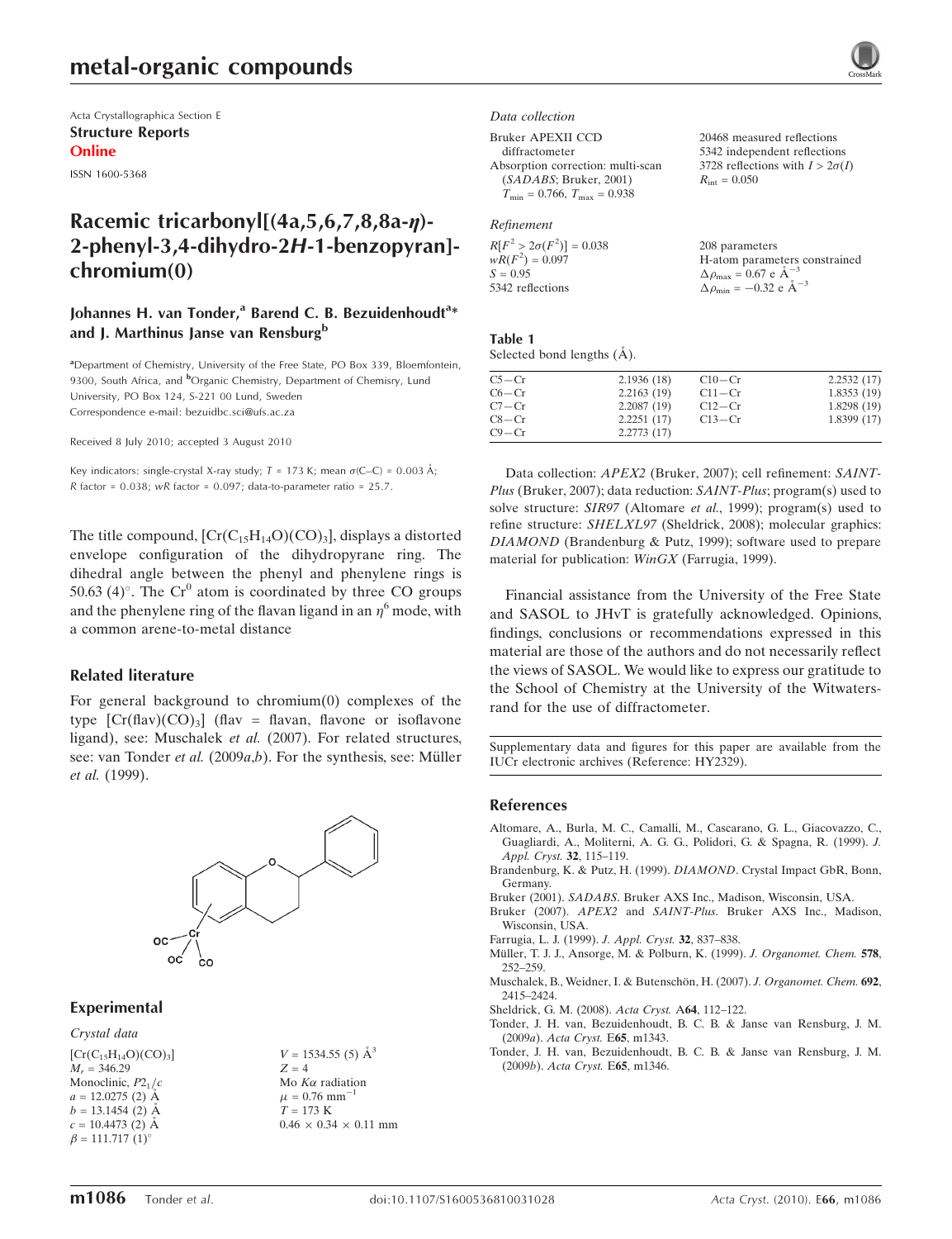# **supporting information**

*Acta Cryst.* (2010). E**66**, m1086 [https://doi.org/10.1107/S1600536810031028]

**Racemic tricarbonyl[(4a,5,6,7,8,8a-***η***)-2-phenyl-3,4-dihydro-2***H***-1-benzopyran] chromium(0)**

# **Johannes H. van Tonder, Barend C. B. Bezuidenhoudt and J. Marthinus Janse van Rensburg**

# **S1. Comment**

The title compound forms part of a series of chromium(0) complexes of the type  $[Cr(flav)(CO)_3]$  (flav = flavan, flavone or isoflavone ligand) (van Tonder *et al.*, 2009*a*,b). Our interest in this type of chromium(0) complexes is partly due to their importance in organic synthesis, as noted earlier (Muschalek *et al.*, 2007).

As illustrated in Fig. 1, the Cr(CO)<sub>3</sub> group coordinates to the phenylene ring of the flavanoid backbone (Table 1). The distance between the Cr<sup>0</sup> atom and the centroid of the A- $\eta^6$ -coordinated arene ring is 1.731 (1) Å (r.m.s of fitted atoms  $C5- C10 = 0.0186\text{\AA}$ ). Molecular distortion is displayed by the twisted flavan backbone. Atoms C4 and O5 is essentially in the plane of the coordinated arene ring (r.m.s of atoms  $C4 - C10$  and  $O5 = 0.0202\text{\AA}$ ), while atoms C2 and C3 are respectively displaced by -0.244 (2) and 0.478 (2) Å from the plane formed by atoms C4–C10 and O5. This distortion is a result of the expected envelope configuration in the dihydropyran ring. In turn the phenyl ring is twisted away from the plane of atoms C4–C10 and O5, with a dihedral angle of 50.88  $(4)^\circ$ . The crystal packing displays an intermolecular C— H···*π* soft contact [H···centroid distance = 2.92 Å] between the phenyl ring of one molecule and the arene ring of a neighbouring molecule (Fig. 2). The crystal packing is also stabilized by a C—H···O soft contact between atoms H8 and O5, with a distance of 2.57 Å and a C8—H8···O5 angle of 140°.

# **S2. Experimental**

Flavan was synthezised via H<sub>2</sub>SO<sub>4</sub> catalyzed hydrogenation (5 bar) over 10% Pd/C from flavan-4-one [flavan-4-one (2.00 g, 8.9 mmol), 10 % Pd/C (0.10 g), 3 M H<sub>2</sub>SO<sub>4</sub> (1 ml), EtOH (50 ml)]. Purification by means of flash columnchromatography yielded flavan  $(0.94 \text{ g}, 49.9\%)$  as a colourless oil.  $R_f$  0.77 (H:A, 8:2).

Preparation of the title compound was based on a method described by Müller et al. (1999). A solution of flavan (0.51 g, 2.4 mmol) and  $Cr(CO)_{6}$  (0.53 g, 2.4 mmol) in Bu<sub>2</sub>O:THF (9:1, 10 ml per 100 mg) was degassed with argon, using standard Schlenk techniques, and refluxed (48 h) under an oxygen free atmosphere. The reaction mixture was cooled to room temperature and the solvent evaporated in vacuo. Purification through flash column-chromatography yielded tricarbonyl(A-η<sup>6</sup>flavan)chromium(0) (0.08 g, 9.2%) as a yellow solid. Recrystallization from diethyl ether yielded yellow cuboidal crystals.  $R_f$  0.23 (hexane:acetone, 8:2); Mp 170.4°C.

## **S3. Refinement**

H atoms were positioned geometrically and refined using a riding model, with  $C-H = 0.93$  (aromatic), 0.98 (CH) and 0.97 (CH<sub>2</sub>) Å and with  $U_{iso}(H) = 1.2U_{eq}(C)$ .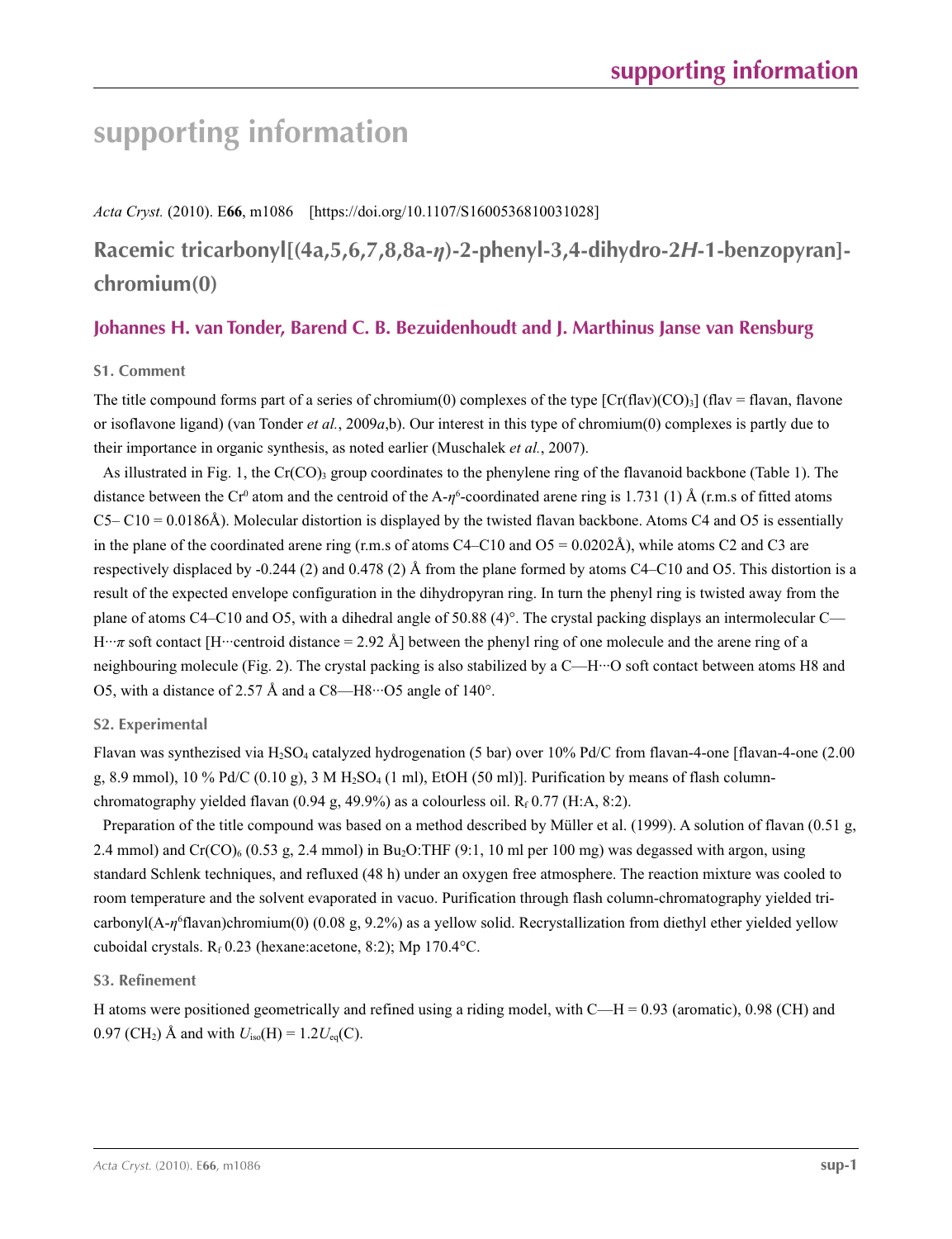



Molecular structure of the title compound. Displacement ellipsoids are drawn at the 30% probability level.



**Figure 2** A view of the crystal packing in the unit cell. [Symmetry codes: (i) 1-x, 1/2+y, 1/2-z; (ii) x, 1/2-y, 1/2+z.]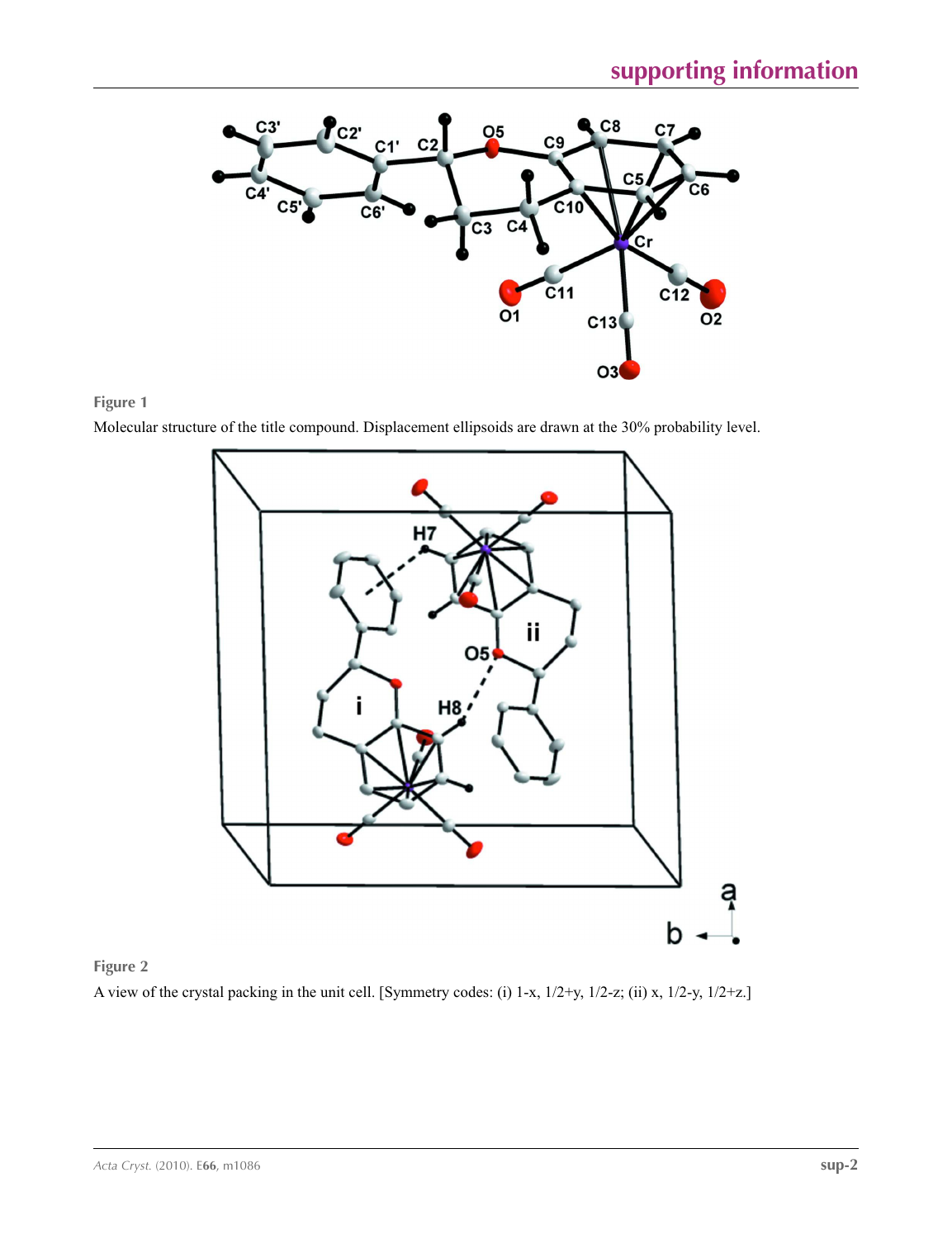**tricarbonyl[(4a,5,6,7,8,8a-***η***)-2-phenyl-3,4-dihydro-2***H***-1- benzopyran]chromium(0)** 

 $F(000) = 712$  $D_x = 1.499$  Mg m<sup>-3</sup>

 $\theta$  = 2.4–30.0°  $\mu$  = 0.76 mm<sup>-1</sup>  $T = 173$  K Plate, yellow

 $0.46 \times 0.34 \times 0.11$  mm

Mo *Kα* radiation,  $\lambda = 0.71069$  Å Cell parameters from 4557 reflections

### *Crystal data*

 $[Cr(C_{15}H_{14}O)(CO)_{3}]$  $M_r = 346.29$ Monoclinic, *P*21/*c* Hall symbol: -P 2ybc  $a = 12.0275$  (2) Å  $b = 13.1454(2)$  Å  $c = 10.4473$  (2) Å  $\beta$  = 111.717 (1)<sup>o</sup>  $V = 1534.55(5)$  Å<sup>3</sup>  $Z = 4$ 

### *Data collection*

| Bruker APEXII CCD                      | 5342 independent reflections                                            |
|----------------------------------------|-------------------------------------------------------------------------|
| diffractometer                         | 3728 reflections with $I > 2\sigma(I)$                                  |
| Graphite monochromator                 | $R_{\rm int} = 0.050$                                                   |
| $\varphi$ and $\omega$ scans           | $\theta_{\text{max}} = 32.1^{\circ}, \theta_{\text{min}} = 1.8^{\circ}$ |
| Absorption correction: multi-scan      | $h = -17 \rightarrow 14$                                                |
| (SADABS; Bruker, 2001)                 | $k = -19 \rightarrow 19$                                                |
| $T_{\min}$ = 0.766, $T_{\max}$ = 0.938 | $l = -14 \rightarrow 15$                                                |
| 20468 measured reflections             |                                                                         |
| Refinement                             |                                                                         |

## *Refinement*

| Refinement on $F^2$                             | Secondary atom site location: difference Fourier          |
|-------------------------------------------------|-----------------------------------------------------------|
| Least-squares matrix: full                      | map                                                       |
| $R[F^2 > 2\sigma(F^2)] = 0.038$                 | Hydrogen site location: inferred from                     |
| $wR(F^2) = 0.097$                               | neighbouring sites                                        |
| $S = 0.95$                                      | H-atom parameters constrained                             |
| 5342 reflections                                | $w = 1/[\sigma^2(F_0^2) + (0.0469P)^2]$                   |
| 208 parameters                                  | where $P = (F_o^2 + 2F_c^2)/3$                            |
| 0 restraints                                    | $(\Delta/\sigma)_{\text{max}} = 0.001$                    |
| Primary atom site location: structure-invariant | $\Delta\rho_{\text{max}}$ = 0.67 e Å <sup>-3</sup>        |
| direct methods                                  | $\Delta\rho_{\rm min} = -0.32 \text{ e } \text{\AA}^{-3}$ |

## *Special details*

**Experimental**. The intensity data was collected on a Bruker APEXII CCD diffractometer using a frame width of 0.5° covering up to  $\theta$  = 32.06° with 99.8% completeness accomplished.

Spectroscopic data for the flavan ligand: <sup>1</sup>H NMR (CDCl<sub>3</sub>, 600 MHz)  $\delta$  p.p.m. 7.46 – 7.30 (5H, m, Ar—H), 7.21 – 7.10 (2*H*, m, Ar—H), 6.94 – 6.86 (2*H*, m, Ar—H), 5.08 (1*H*, dd, J = 2.45, 9.98 Hz), 3.02 (1*H*, ddd, J = 6.03, 11.02, 16.46 Hz), 2.81 (1*H*, ddd, J = 3.58, 4.71, 16.46 Hz), 2.27 – 2.04 (2*H*, m);

<sup>13</sup>C NMR (600 MHz, CDCl<sub>3</sub>) δ p.p.m. 25.18, 30.06, 77.82, 117.04, 120.43, 121.93, 126.10, 127.45, 127.91, 128.61, 129.63, 141.87, 155.25.

Spectroscopic data for the title compound, tricarbonyl(A-*η*<sup>6</sup> flavan)chromium(0): Note: A, B and C-ring labelling refers to the benzene, phenyl and dihydropyrane rings respectively. <sup>1</sup>H NMR (600 MHz, CDCl<sub>3</sub>)  $\delta$  p.p.m. 7.46 (2H, d, J = 7.30) Hz), 7.40 (2*H*, dd, J = 7.24, 7.30 Hz), 7.37 – 7.35 (1*H*, m), 5.56 (1*H*, d, J = 6.03 Hz), 5.48 (1*H*, dd, J = 6.02, 6.69 Hz), 5.20 (1*H*, d, J = 6.69 Hz), 4.90 – 4.88 (2*H*, m), 3.00 (1*H*, ddd, J = 5.27, 12.42, 15.95 Hz), 2.64 (1*H*, dd, J = 4.14, 15.95 Hz), 2.31 (1*H*, ddd, J = 4.14, 12.42, 13.93 Hz), 2.17 (1*H*, dd, J = 5.27, 13.93 Hz);

<sup>13</sup>C NMR (600 MHz, CDCl<sub>3</sub>)  $\delta$  p.p.m. 25.94 (C-4), 29.67 (C-3), 80.00 (C-2/6/8), 80.29 (C-2/6/8), 85.87 (C-2/6/8), 94.50 (C-5/7), 95.60 (C-5/7), 126.49 (C-2′ and C-6′), 128.80, 128.89, 139.71, 234.06 (–Cr(CO)3);

MS m/*z* 346 (*M*+, 39.0), 290 (2.7), 263 (22.1), 222 (56.9), 193 (12.0), 167 (100.0), 158 (99.8), 149 (68.9),129 (1.9), 127 (13.0), 121 (27.0), 106 (31.3), 104 (4.8), 103 (7.8).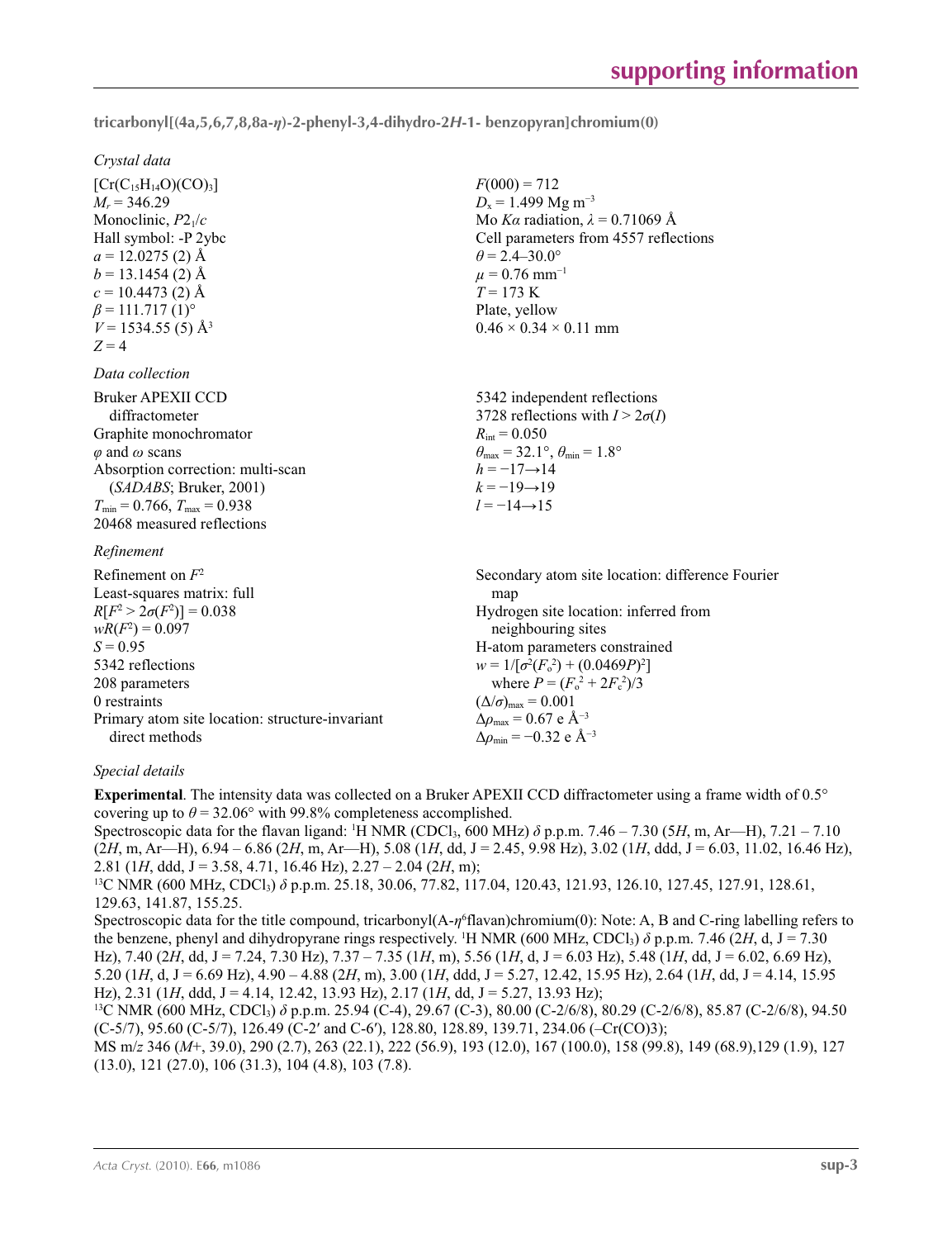|                  | $\boldsymbol{x}$ | $\mathcal{Y}$  | $\boldsymbol{Z}$ | $U_{\rm iso}*/U_{\rm eq}$ |
|------------------|------------------|----------------|------------------|---------------------------|
| C1'              | 0.42382(14)      | 0.18308(12)    | 0.19968(17)      | 0.0245(3)                 |
| C2               | 0.50936(14)      | 0.20966(13)    | 0.12917(17)      | 0.0263(3)                 |
| H2               | 0.4643           | 0.2420         | 0.0405           | $0.032*$                  |
| C2'              | 0.32347(17)      | 0.24327(15)    | 0.1760(2)        | 0.0372(4)                 |
| H2'              | 0.3095           | 0.2986         | 0.1167           | $0.045*$                  |
| C <sub>3</sub>   | 0.60863(15)      | 0.27990(13)    | 0.21249(18)      | 0.0293(4)                 |
| H <sub>3</sub> A | 0.6526           | 0.2491         | 0.3013           | $0.035*$                  |
| H3B              | 0.5746           | 0.3433         | 0.2285           | $0.035*$                  |
| C3'              | 0.24388(17)      | 0.22168(16)    | 0.2401(2)        | 0.0405(5)                 |
| H3'              | 0.1772           | 0.2629         | 0.2240           | $0.049*$                  |
| C4               | 0.69396(15)      | 0.30169(12)    | 0.13848(18)      | 0.0269(3)                 |
| H <sub>4</sub> A | 0.6552           | 0.3457         | 0.0600           | $0.032*$                  |
| H4B              | 0.7645           | 0.3364         | 0.2005           | $0.032*$                  |
| C4'              | 0.26295(15)      | 0.13974(15)    | 0.32735(18)      | 0.0327(4)                 |
| H4'              | 0.2084           | 0.1245         | 0.3686           | $0.039*$                  |
| C5'              | 0.36356(16)      | 0.08021(13)    | 0.35341(18)      | 0.0295(4)                 |
| H5'              | 0.3773           | 0.0254         | 0.4135           | $0.035*$                  |
| C <sub>5</sub>   | 0.83325(14)      | 0.19620(13)    | 0.05541(16)      | 0.0261(3)                 |
| H <sub>5</sub>   | 0.8817           | 0.2531         | 0.0654           | $0.031*$                  |
| C6'              | 0.44412(14)      | 0.10155(12)    | 0.29068(18)      | 0.0260(3)                 |
| H6'              | 0.5119           | 0.0614         | 0.3094           | $0.031*$                  |
| C6               | 0.86366(15)      | 0.10536(13)    | 0.00632(17)      | 0.0290(4)                 |
| H <sub>6</sub>   | 0.9293           | 0.1028         | $-0.0204$        | $0.035*$                  |
| C7               | 0.79393(15)      | 0.01836(14)    | $-0.00212(18)$   | 0.0309(4)                 |
| H7               | 0.8147           | $-0.0427$      | $-0.0322$        | $0.037*$                  |
| C8               | 0.69312(14)      | 0.02274(13)    | 0.03445(17)      | 0.0278(4)                 |
| $\rm H8$         | 0.6488           | $-0.0357$      | 0.0319           | $0.033*$                  |
| C9               | 0.65942(13)      | 0.11637(12)    | 0.07510(16)      | 0.0223(3)                 |
| C10              | 0.72998(13)      | 0.20345(12)    | 0.09035(15)      | 0.0219(3)                 |
| C11              | 0.79274(15)      | 0.03598(13)    | 0.34020(18)      | 0.0297(4)                 |
| C12              | 0.96333(16)      | $-0.02379(14)$ | 0.26452(19)      | 0.0334(4)                 |
| C13              | 0.95879(14)      | 0.16059(13)    | 0.34028(17)      | 0.0267(3)                 |
| O <sub>1</sub>   | 0.75227(13)      | 0.00961(11)    | 0.41970(15)      | 0.0468(4)                 |
| O <sub>2</sub>   | 1.03289(14)      | $-0.08866(11)$ | 0.29813(18)      | 0.0576(4)                 |
| O <sub>3</sub>   | 1.02610(11)      | 0.21213(11)    | 0.42255(14)      | 0.0422(3)                 |
| O <sub>5</sub>   | 0.55780(9)       | 0.11377(8)     | 0.10382(12)      | 0.0260(2)                 |
| Cr               | 0.85184(2)       | 0.078021(19)   | 0.21024(3)       | 0.02026(7)                |
|                  |                  |                |                  |                           |

*Fractional atomic coordinates and isotropic or equivalent isotropic displacement parameters (Å2 )*

*Atomic displacement parameters (Å2 )*

|                | $U^{11}$   | $I^{22}$   | $I^{\beta 3}$ | I/12         | $I/I^3$   | $I^{23}$     |
|----------------|------------|------------|---------------|--------------|-----------|--------------|
| C1'            | 0.0243(7)  | 0.0262(8)  | 0.0257(8)     | $-0.0011(6)$ | 0.0126(6) | $-0.0017(6)$ |
| C <sub>2</sub> | 0.0242(8)  | 0.0296(8)  | 0.0261(8)     | 0.0011(6)    | 0.0106(6) | 0.0006(7)    |
| C2'            | 0.0396(10) | 0.0401(10) | 0.0380(10)    | 0.0150(8)    | 0.0215(8) | 0.0135(8)    |
| C <sub>3</sub> | 0.0306(9)  | 0.0270(8)  | 0.0338(9)     | $-0.0040(6)$ | 0.0160(7) | $-0.0058(7)$ |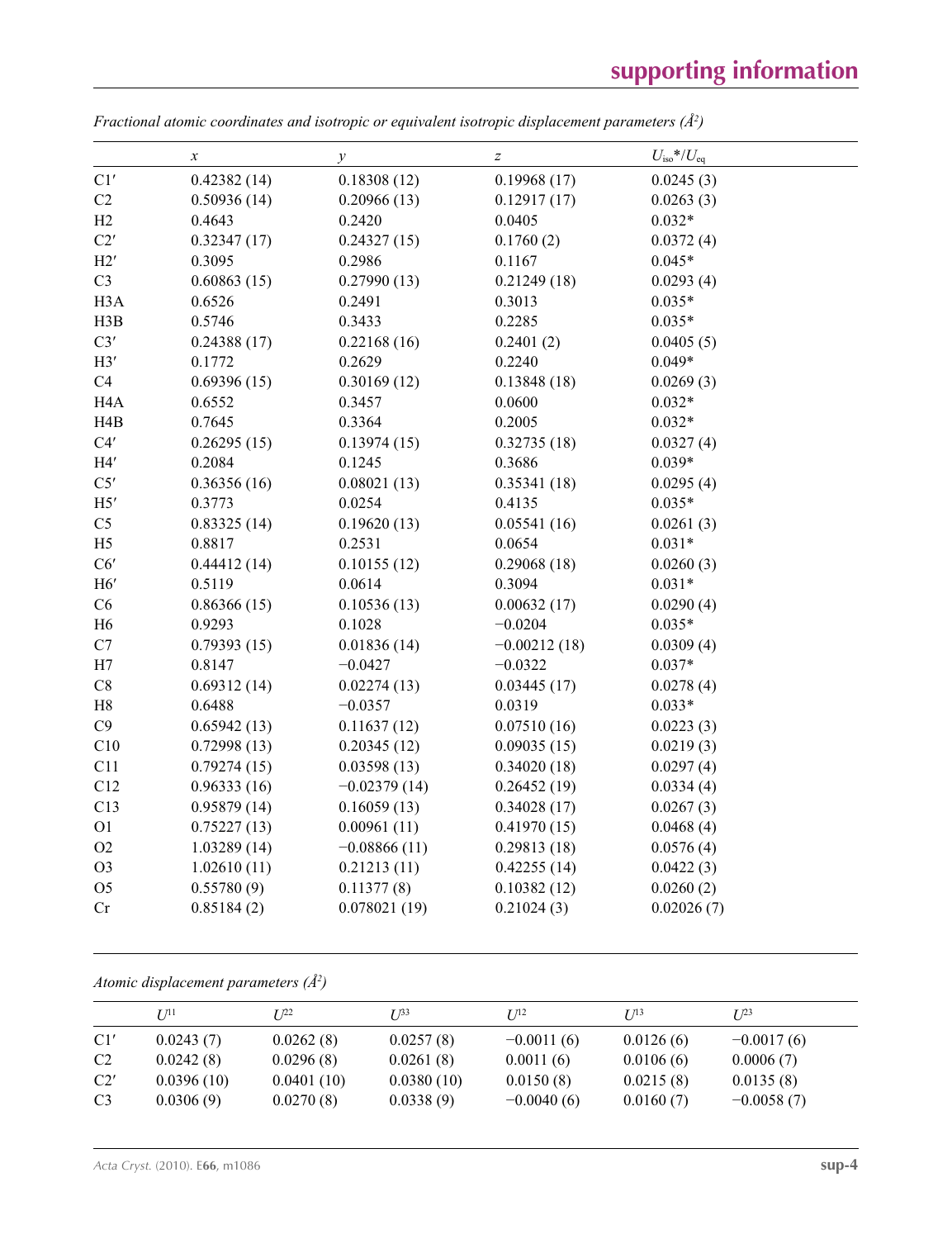# **supporting information**

| C3'            | 0.0318(9)   | 0.0562(12)  | 0.0377(10)  | 0.0187(9)     | 0.0179(8)  | 0.0066(9)      |
|----------------|-------------|-------------|-------------|---------------|------------|----------------|
| C4             | 0.0286(8)   | 0.0225(7)   | 0.0312(9)   | $-0.0040(6)$  | 0.0131(7)  | 0.0017(7)      |
| C4'            | 0.0264(8)   | 0.0472(11)  | 0.0288(9)   | $-0.0049(7)$  | 0.0152(7)  | $-0.0042(8)$   |
| C5'            | 0.0336(9)   | 0.0287(8)   | 0.0288(9)   | $-0.0049(7)$  | 0.0147(7)  | 0.0016(7)      |
| C <sub>5</sub> | 0.0237(8)   | 0.0346(9)   | 0.0218(8)   | $-0.0047(6)$  | 0.0105(6)  | 0.0040(7)      |
| C6'            | 0.0226(8)   | 0.0257(8)   | 0.0296(9)   | 0.0014(6)     | 0.0094(6)  | $-0.0017(7)$   |
| C <sub>6</sub> | 0.0251(8)   | 0.0436(10)  | 0.0229(8)   | $-0.0020(7)$  | 0.0140(6)  | $-0.0025(7)$   |
| C7             | 0.0283(8)   | 0.0389(10)  | 0.0277(9)   | $-0.0027(7)$  | 0.0131(7)  | $-0.0133(8)$   |
| C8             | 0.0247(8)   | 0.0316(9)   | 0.0283(8)   | $-0.0079(6)$  | 0.0112(7)  | $-0.0119(7)$   |
| C9             | 0.0182(7)   | 0.0304(8)   | 0.0189(7)   | $-0.0032(6)$  | 0.0075(6)  | $-0.0037(6)$   |
| C10            | 0.0212(7)   | 0.0267(8)   | 0.0181(7)   | $-0.0016(6)$  | 0.0076(6)  | 0.0020(6)      |
| C11            | 0.0268(8)   | 0.0330(9)   | 0.0288(9)   | 0.0007(7)     | 0.0096(7)  | 0.0045(7)      |
| C12            | 0.0334(9)   | 0.0314(9)   | 0.0372(10)  | 0.0039(7)     | 0.0150(8)  | $-0.0010(8)$   |
| C13            | 0.0208(7)   | 0.0347(9)   | 0.0263(8)   | 0.0028(6)     | 0.0106(6)  | $-0.0032(7)$   |
| 01             | 0.0496(9)   | 0.0583(9)   | 0.0418(8)   | 0.0003(7)     | 0.0278(7)  | 0.0146(7)      |
| O <sub>2</sub> | 0.0532(10)  | 0.0460(9)   | 0.0714(12)  | 0.0253(7)     | 0.0206(9)  | 0.0070(8)      |
| O <sub>3</sub> | 0.0290(7)   | 0.0562(8)   | 0.0387(7)   | $-0.0062(6)$  | 0.0091(6)  | $-0.0196(7)$   |
| O <sub>5</sub> | 0.0200(5)   | 0.0275(6)   | 0.0347(6)   | $-0.0051(4)$  | 0.0149(5)  | $-0.0083(5)$   |
| Cr             | 0.01890(12) | 0.02262(13) | 0.02079(13) | $-0.00077(9)$ | 0.00912(9) | $-0.00132(10)$ |
|                |             |             |             |               |            |                |

*Geometric parameters (Å, º)*

| $C1'$ — $C2'$         | 1.387(2)   | $C5 - H5$     | 0.9300      |
|-----------------------|------------|---------------|-------------|
| $C1'$ — $C6'$         | 1.393(2)   | $C6'$ -H $6'$ | 0.9300      |
| $C1'$ - $C2$          | 1.511(2)   | $C6-C7$       | 1.401(2)    |
| $C2 - 05$             | 1.4535(19) | $C6 - H6$     | 0.9300      |
| $C2-C3$               | 1.506(2)   | $C7-C8$       | 1.401(2)    |
| $C2-H2$               | 0.9800     | $C7 - H7$     | 0.9300      |
| $C2'$ — $C3'$         | 1.385(3)   | $C8-C9$       | 1.410(2)    |
| $C2'$ -H2'            | 0.9300     | $C8 - H8$     | 0.9300      |
| $C3-C4$               | 1.523(2)   | $C9 - 05$     | 1.3627(18)  |
| $C3 - H3A$            | 0.9700     | $C9 - C10$    | 1.399(2)    |
| $C3 - H3B$            | 0.9700     | $C11 - O1$    | 1.160(2)    |
| $C3'$ — $C4'$         | 1.374(3)   | $C12 - 02$    | 1.155(2)    |
| $C3'$ -H3'            | 0.9300     | $C13 - 03$    | 1.157(2)    |
| $C4 - C10$            | 1.506(2)   | $C5-Cr$       | 2.1936(18)  |
| $C4 - H4A$            | 0.9700     | $C6-Cr$       | 2.2163(19)  |
| $C4 - H4B$            | 0.9700     | $C7-Cr$       | 2.2087(19)  |
| $C4'$ — $C5'$         | 1.381(2)   | $C8-Cr$       | 2.2251(17)  |
| $C4'$ —H4'            | 0.9300     | $C9-Cr$       | 2.2773(17)  |
| $C5'$ — $C6'$         | 1.384(2)   | $C10-Cr$      | 2.2532(17)  |
| $C5'$ —H5'            | 0.9300     | $C11-Cr$      | 1.8353(19)  |
| $C5-C6$               | 1.401(2)   | $C12-Cr$      | 1.8298 (19) |
| $C5 - C10$            | 1.421(2)   | $C13-Cr$      | 1.8399(17)  |
|                       |            |               |             |
| $C2'$ - $C1'$ - $C6'$ | 118.79(15) | $C9-C8-Cr$    | 73.78 (9)   |
| $C2'$ - $C1'$ - $C2$  | 119.07(15) | $C7-C8-H8$    | 120.2       |
| $C6'$ - $C1'$ - $C2$  | 122.11(14) | $C9-C8-H8$    | 120.2       |
|                       |            |               |             |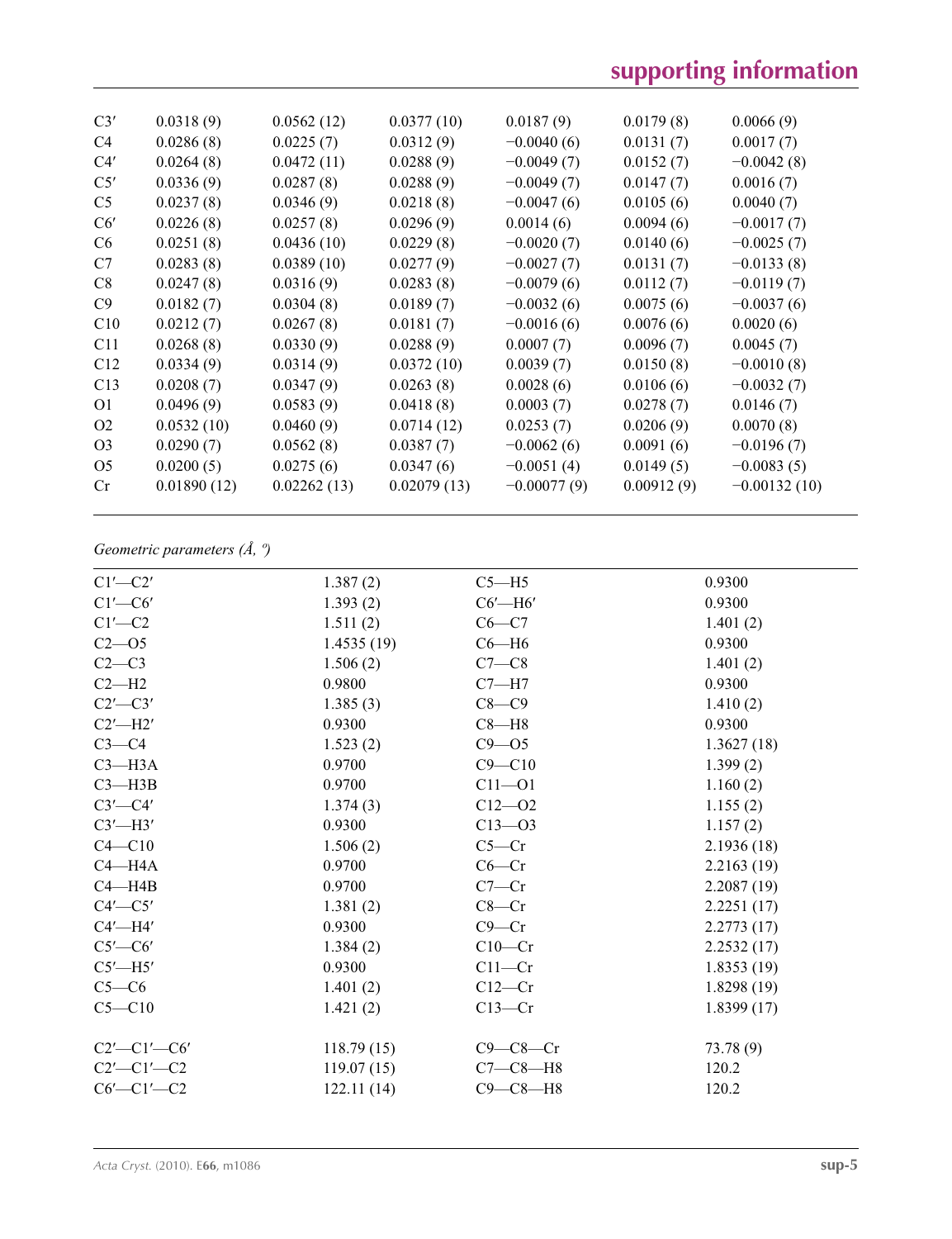| $O5 - C2 - C3$        | 110.59(13) | $Cr$ — $C8$ — $H8$ | 127.0       |
|-----------------------|------------|--------------------|-------------|
| $O5-C2-C1'$           | 106.22(13) | $O5-C9-C10$        | 123.47(14)  |
| $C3 - C2 - C1'$       | 113.41(14) | $O5 - C9 - C8$     | 115.20(14)  |
| $O5-C2-H2$            | 108.8      | $C10-C9-C8$        | 121.26(14)  |
| $C3-C2-H2$            | 108.8      | $O5-C9-Cr$         | 130.29(11)  |
| $C1'$ - $C2$ - $H2$   | 108.8      | $C10-C9-Cr$        | 71.08(9)    |
| $C3'$ - $C2'$ - $C1'$ | 120.57(17) | $C8-C9-Cr$         | 69.75(9)    |
| $C3'$ - $C2'$ - $H2'$ | 119.7      | $C9 - C10 - C5$    | 117.84(15)  |
| $Cl'$ -C2'-H2'        | 119.7      | $C9 - C10 - C4$    | 120.15(13)  |
| $C2-C3-C4$            | 111.16(14) | $C5 - C10 - C4$    | 121.99(14)  |
| $C2-C3-H3A$           | 109.4      | $C9 - C10 - Cr$    | 72.96(9)    |
| $C4-C3-H3A$           | 109.4      | $C5-C10-Cr$        | 69.09(9)    |
| $C2-C3-H3B$           | 109.4      | $C4-C10-Cr$        | 130.54(11)  |
| $C4 - C3 - H3B$       | 109.4      | $O1 - C11 - Cr$    | 178.15(15)  |
| НЗА-СЗ-НЗВ            | 108.0      | $O2 - C12 - Cr$    | 179.38 (19) |
| $C4'$ - $C3'$ - $C2'$ | 120.36(17) | $O3 - C13 - Cr$    | 179.64(17)  |
| $C4'$ - $C3'$ - $H3'$ | 119.8      | $C9 - 05 - C2$     |             |
|                       |            |                    | 118.10(12)  |
| $C2'$ - $C3'$ -H3'    | 119.8      | $C12-Cr-C11$       | 89.46 (8)   |
| $C10-C4-C3$           | 109.83(13) | $C12-Cr-C13$       | 88.32 (8)   |
| $C10-C4 - H4A$        | 109.7      | $C11-Cr-C13$       | 89.30 (8)   |
| $C3-C4-H4A$           | 109.7      | $C12-Cr-C5$        | 127.56(7)   |
| $C10-C4 - H4B$        | 109.7      | $C11-Cr-C5$        | 142.85(7)   |
| $C3-C4-H4B$           | 109.7      | $C13-Cr-C5$        | 88.82 (8)   |
| H4A-C4-H4B            | 108.2      | $C12-Cr-C7$        | 88.52 (8)   |
| $C3'$ - $C4'$ - $C5'$ | 119.60(16) | $C11-Cr-C7$        | 124.86(8)   |
| $C3'$ - $C4'$ -H4'    | 120.2      | $C13-Cr-C7$        | 145.65(7)   |
| $C5'$ - $C4'$ -H4'    | 120.2      | $C5-Cr-C7$         | 66.58(7)    |
| $C4'$ — $C5'$ — $C6'$ | 120.51(16) | $C12-Cr-C6$        | 96.67(8)    |
| $C4'$ - $C5'$ - $H5'$ | 119.7      | $C11-Cr-C6$        | 160.06(7)   |
| $C6'$ - $C5'$ - $H5'$ | 119.7      | $C13-Cr-C6$        | 109.76(7)   |
| $C6-C5-C10$           | 121.51(15) | $C5-Cr-C6$         | 37.03(6)    |
| $C6-C5-Cr$            | 72.37 (10) | $C7-Cr-C6$         | 36.93(7)    |
| $C10-C5-Cr$           | 73.65(9)   | $C12-Cr-C8$        | 108.88(8)   |
| $C6-C5-H5$            | 119.2      | $C11-Cr-C8$        | 93.63(8)    |
| $C10-C5-H5$           | 119.2      | $C13-Cr-C8$        | 162.56(7)   |
| $Cr$ — $C$ 5— $H$ 5   | 126.7      | $C5-Cr-C8$         | 78.49 (7)   |
| $C5'$ - $C6'$ - $C1'$ | 120.15(15) | $C7-Cr-C8$         | 36.83(6)    |
| $C5'$ - $C6'$ - $H6'$ | 119.9      | $C6-Cr-C8$         | 66.43(7)    |
| $Cl'$ - $C6'$ - $H6'$ | 119.9      | $C12-Cr-C10$       | 163.51(7)   |
| $C5-C6-C7$            | 119.17(15) | $C11-Cr-C10$       | 106.33(7)   |
| $C5-C6-Cr$            | 70.60(9)   | $C13-Cr-C10$       | 96.43(7)    |
| $C7-C6-Cr$            |            | $C5-Cr-C10$        |             |
|                       | 71.24(9)   |                    | 37.25(6)    |
| $C5-C6-H6$            | 120.4      | $C7-Cr-C10$        | 78.64 (7)   |
| $C7-C6-H6$            | 120.4      | $C6-Cr-C10$        | 66.85(6)    |
| $Cr$ — $C$ 6— $H$ 6   | 130.2      | $C8-Cr-C10$        | 66.24(6)    |
| $C8 - C7 - C6$        | 120.50(16) | $C12-Cr-C9$        | 144.51(7)   |
| $C8-C7-Cr$            | 72.22(10)  | $C11-Cr-C9$        | 86.69(7)    |
| $C6-C7-Cr$            | 71.83 (10) | $C13-Cr-C9$        | 126.85(7)   |